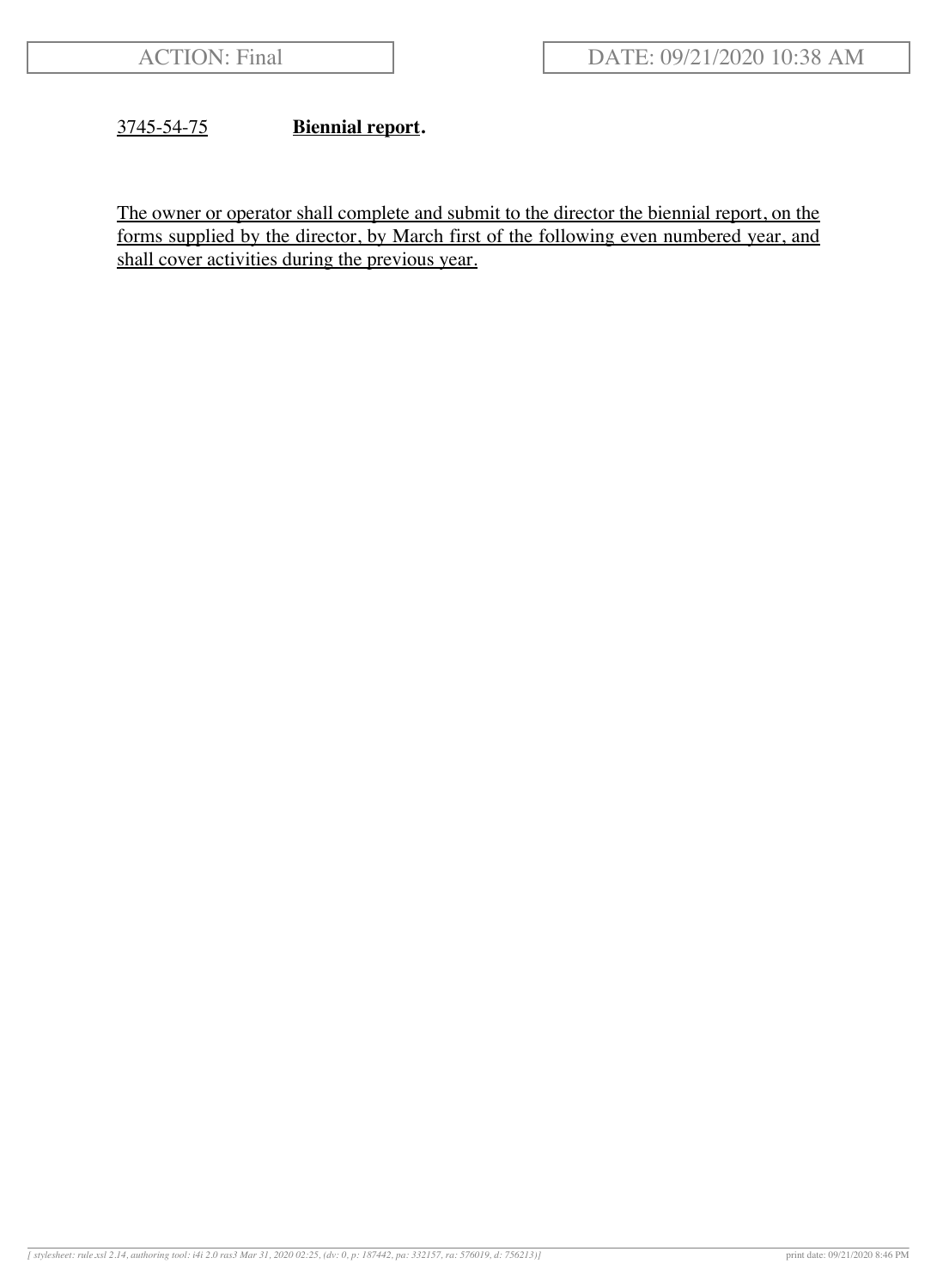Replaces: 3745-54-75 rescinded Effective: 10/5/2020 Five Year Review (FYR) Dates: Exempt

#### CERTIFIED ELECTRONICALLY

Certification

09/21/2020

Date

Promulgated Under: 119.03 Statutory Authority: 3734.12 Rule Amplifies: 3734.12 (D)<br>Prior Effective Dates: 04/15/1981.

04/15/1981, 01/07/1983, 08/30/1984, 05/29/1985 (Emer.), 08/29/1985, 12/08/1988, 12/30/1989, 03/13/2002, 05/13/2007, 02/05/2013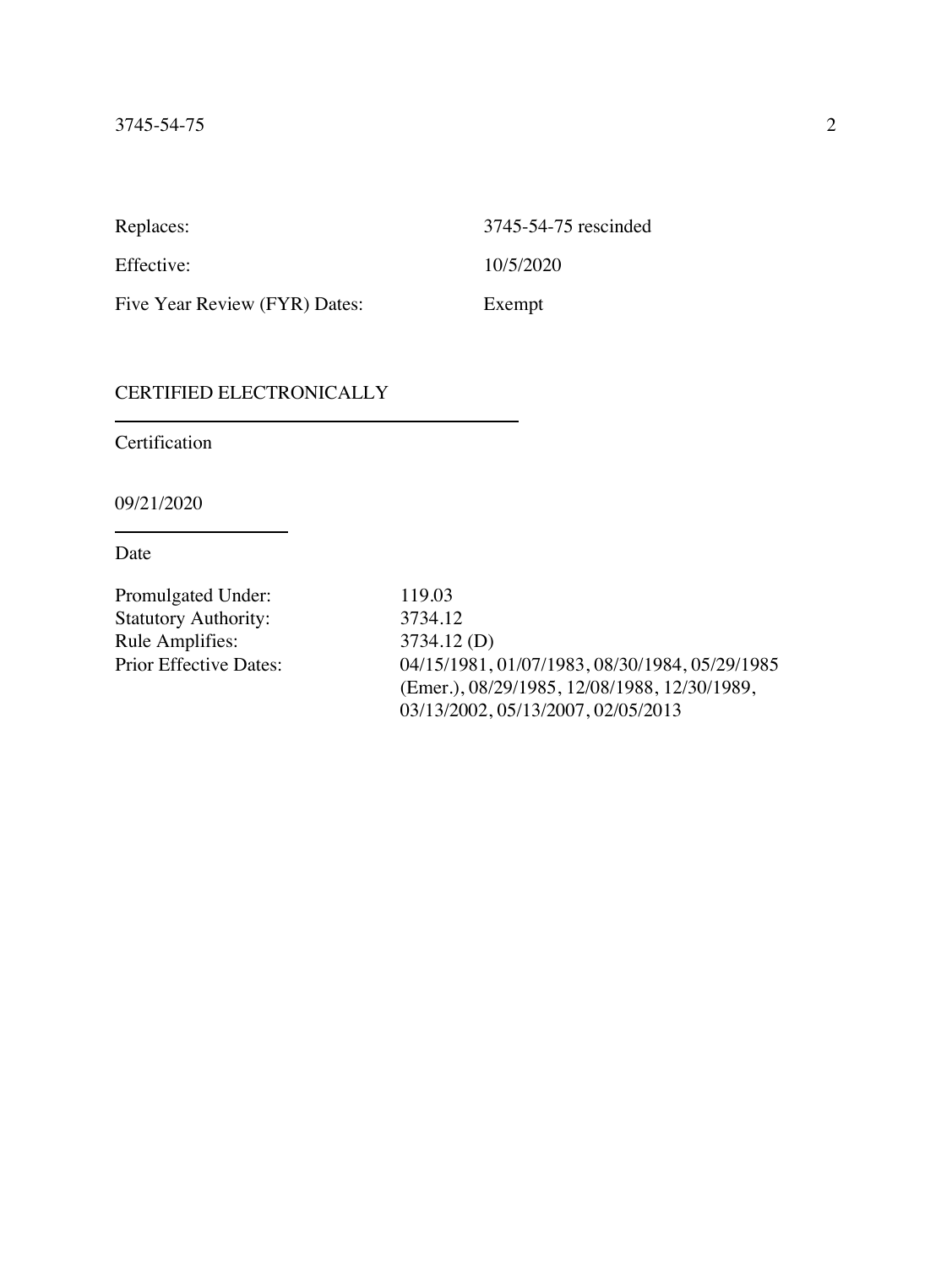# TO BE RESCINDED

### 3745-54-75 **Biennial report.**

The owner or operator must prepare and submit a single copy of a biennial report to the director by March first of each even numbered year. The biennial report must be submitted on the form and instructions supplied by the director. The report must cover facility activities during the previous calendar year and must include the following information:

- (A) The U.S. EPA identification number, name, and address of the facility;
- (B) The calendar year covered by the report;
- (C) For off-site facilities, U.S. EPA identification number of each hazardous waste generator from which the facility received a hazardous waste during the year; for imported shipments, the report must give the name and address of the foreign generator;
- (D) A description and the quantity of each hazardous waste the facility received during the year. For off-site facilities, this information must be listed by U.S. EPA identification number of each generator;
- (E) The method of treatment, storage, or disposal for each hazardous waste;
- (F) Reserved;
- (G) The most recent closure cost estimate under rule 3745-55-42 of the Administrative Code, and, for hazardous waste disposal facilities, the most recent post-closure cost estimate under rule 3745-55-44 of the Administrative Code;
- (H) For generators who treat, store, or dispose of hazardous waste on-site, a description of the efforts undertaken during the year to reduce the volume and toxicity of waste generated;
- (I) For generators who treat, store, or dispose of hazardous waste on-site, a description of the changes in volume and toxicity of waste actually achieved during the year in comparison to previous years to the extent such information is available for the years prior to 1984; and
- (J) The certification signed by the owner or operator of the facility or his authorized representative.